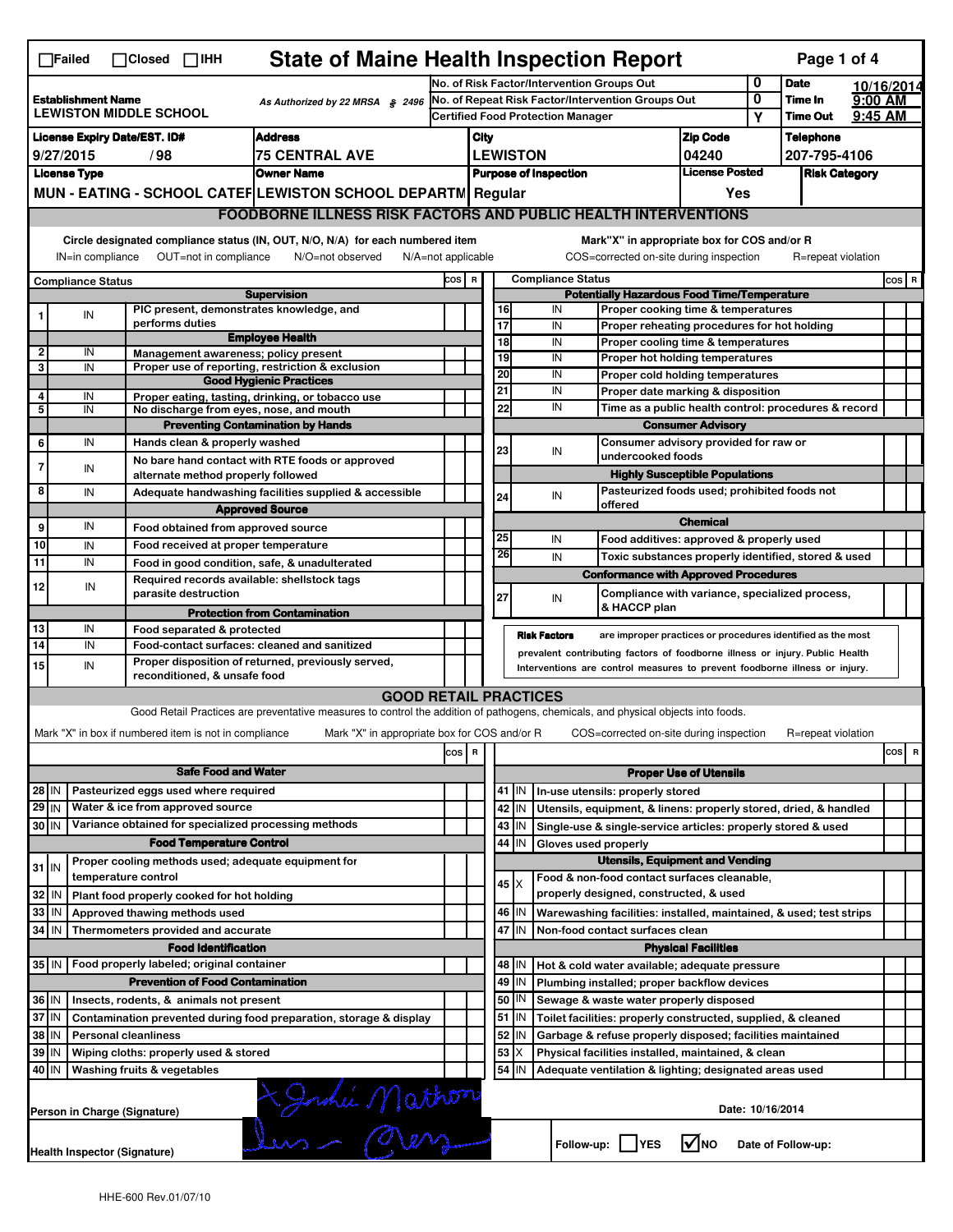|                                                            |                                         |  | <b>State of Maine Health Inspection Report</b> | Page 2 of 4               |                          |                                  |
|------------------------------------------------------------|-----------------------------------------|--|------------------------------------------------|---------------------------|--------------------------|----------------------------------|
| <b>Establishment Name</b><br><b>LEWISTON MIDDLE SCHOOL</b> |                                         |  | As Authorized by 22 MRSA                       | 10/16/2014<br><b>Date</b> |                          |                                  |
| License Expiry Date/EST. ID#<br>9/27/2015<br>/98           | <b>Address</b><br><b>75 CENTRAL AVE</b> |  | City / State<br><b>LEWISTON</b>                | /ME                       | <b>Zip Code</b><br>04240 | <b>Telephone</b><br>207-795-4106 |
|                                                            |                                         |  | <b>Temperature Observations</b>                |                           |                          |                                  |
| Location                                                   | <b>Temperature</b>                      |  |                                                | <b>Notes</b>              |                          |                                  |
| Walk-in cooler                                             | 38                                      |  |                                                |                           |                          |                                  |
| sandwich                                                   | 38                                      |  |                                                |                           |                          |                                  |
| hot water                                                  | 100 plus                                |  |                                                |                           |                          |                                  |
| milk cooler                                                | 39                                      |  |                                                |                           |                          |                                  |
| wash cyccle                                                | 165                                     |  |                                                |                           |                          |                                  |
| cooler-stand-up                                            | 38                                      |  |                                                |                           |                          |                                  |
| rinse cycle                                                | 180 plus                                |  |                                                |                           |                          |                                  |



**Date: 10/16/2014**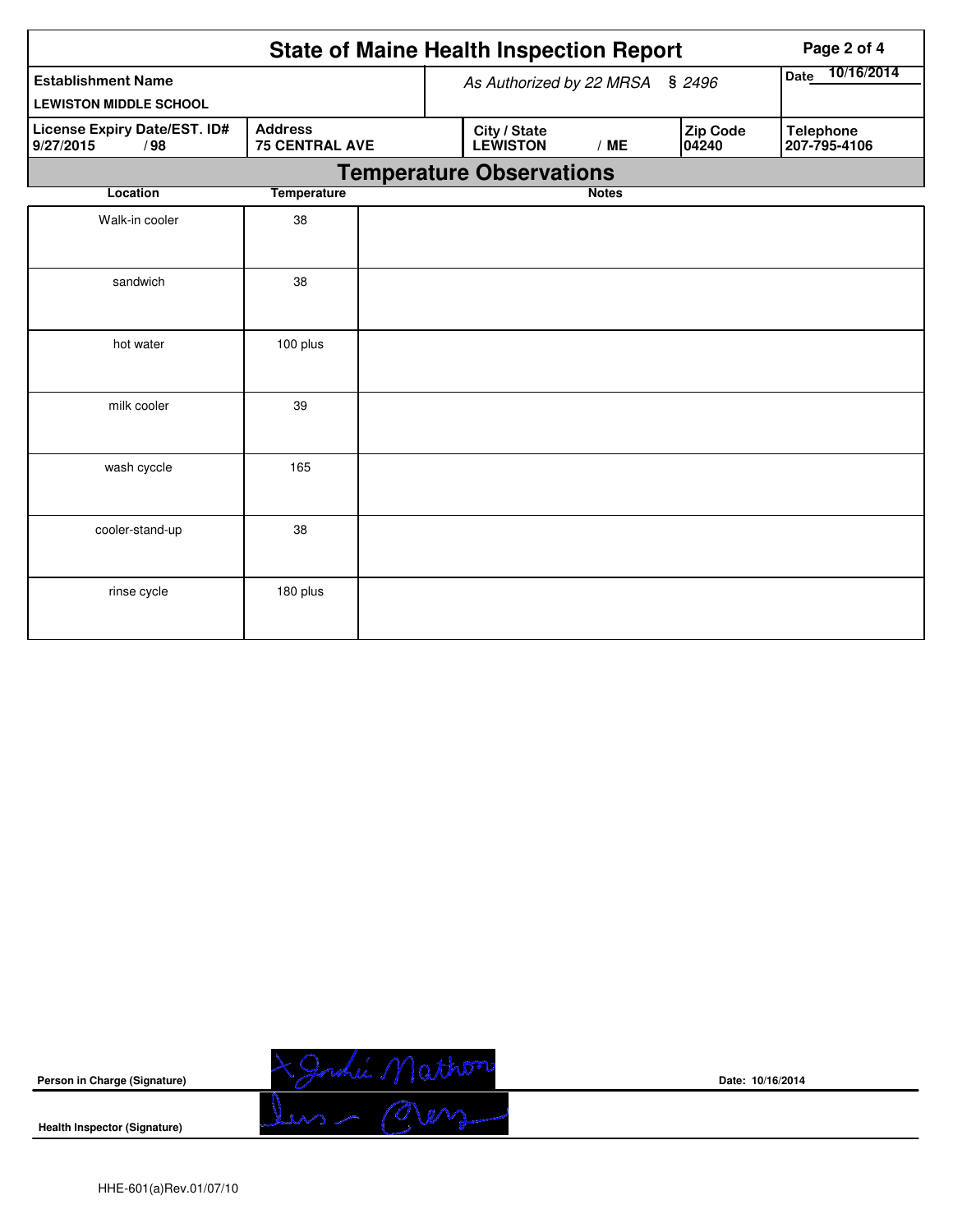| <b>State of Maine Health Inspection Report</b>                                                                                                     |                                         |                                 |           |                          |             |            |  |  |  |
|----------------------------------------------------------------------------------------------------------------------------------------------------|-----------------------------------------|---------------------------------|-----------|--------------------------|-------------|------------|--|--|--|
| <b>Establishment Name</b><br><b>LEWISTON MIDDLE SCHOOL</b>                                                                                         |                                         |                                 |           |                          | <b>Date</b> | 10/16/2014 |  |  |  |
| License Expiry Date/EST. ID#<br>9/27/2015<br>/98                                                                                                   | <b>Address</b><br><b>75 CENTRAL AVE</b> | City / State<br><b>LEWISTON</b> | <b>ME</b> | <b>Zip Code</b><br>04240 |             |            |  |  |  |
| <b>Observations and Corrective Actions</b>                                                                                                         |                                         |                                 |           |                          |             |            |  |  |  |
| Violations cited in this report must be corrected within the time frames below, or as stated in sections<br>8-405.11 and 8-406.11 of the Food Code |                                         |                                 |           |                          |             |            |  |  |  |

45: 4-204.12: N: Equipment openings, closures and deflectors are improperly designed and constructed.

INSPECTOR NOTES: replace seal on walk-in cooler door

53: 6-201.11: N: Floors, walls, and ceilings are not smooth and easily cleanable.

INSPECTOR NOTES: sand and seal storage room floor-repair hole in floor kitchen area



**Date: 10/16/2014**

**Health Inspector (Signature)** 

**Person in Charge (Signature)**